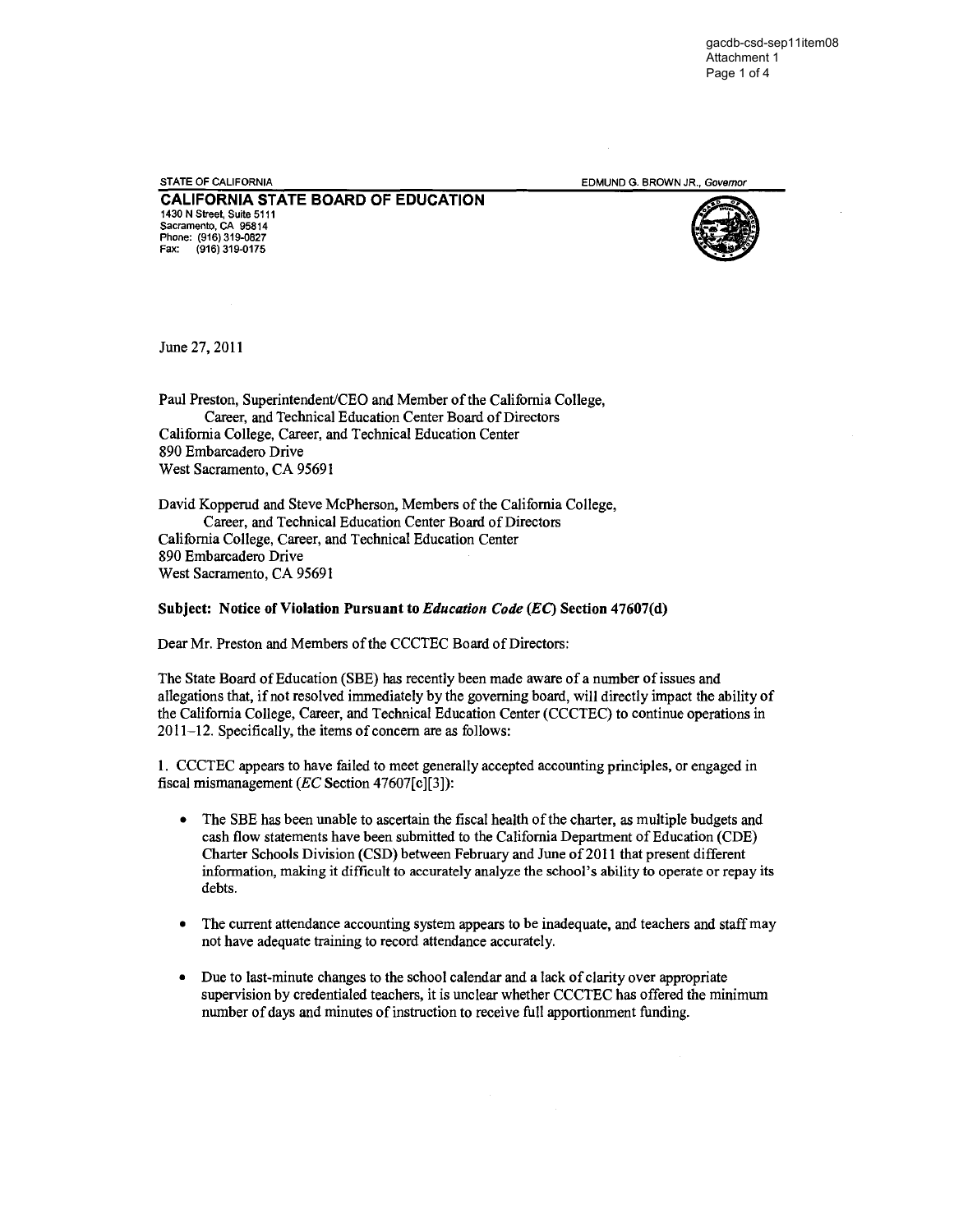Messrs. Paul Preston, David Kopperud, Steve McPherson and CCTEC Board of Directors June 27,2011 Page 2

- Certificated staff have attested that CCCTEC is anywhere from one to four months behind in issuing paychecks. Teachers have reported walking off the job due to a failure of CCCTEC to issue paychecks or paychecks being returned due to insufficient funds in the CCCTEC account.
- On March 5, 2011, the Yolo County Office of Education (Yolo COE) reported to the CDE that CCCTEC was not current in its California State Teachers Retirement System (CALSTRS) payments to Yolo COE, and that CCCTEC issued a check to Yolo COE that was returned due to insufficient funds. After multiple communications between CDE and CCCTEC and Yolo COE, on March 15,2011, CCCTEC authorized Yolo COE to redirect a portion ofCCCTEC's ofin-lieu tax proceeds to cover the CALSTRS payment. As ofJune 15, 20 **II,** Yolo COE reported that no payroll information had been submitted from CCCTEC since February 2011.
- On March 7, 2011, the CDE was contacted regarding CCCTEC's participation in the federal Carol M. White Physical Education Program (PEP) grant program as CCCTEC had not been responsive to inquiries from the PEP grant office. The CDE requested that CCCTEC respond to these inquiries. On May 9,2011, the PEP grant office conducted an on-site monitoring review, which resulted in the release of a monitoring report on May 31, 2011. Findings documented in this report require CCCTEC to appropriately document expenditures of funds from the PEP grant and to return  $$57,651$  to the program by June 10, 2011, with no extensions granted.
- The CDE has been presented with delinquent accounts payable from several vendors who report being paid with checks that were returned for insufficient funds. The CDE has made multiple communications between these vendors and CCCTEC. One vendor reports that as of June 10, 2011, over \$5,000 is still owed by CCCTEC.

2. CCCTEC appears to have violated a provision of law  $(EC$  Section 47607[c][4]):

CCCTEC does not appear to be compliant with  $EC$  Section 47605(1), which requires teachers of core subjects to possess an appropriate credential or other document authorizing them to teach the subjects to which they are assigned.

In response to communications received by CDE indicating that teachers may not have been paid and that teachers may have been planning to walk off the job, the CDE requested a meeting with Mr. Preston, the CCCTEC board, and a CCCTEC teacher representative on Monday, June 6, 2011. Due to concerns raised at the meeting, on June 9, 2011, the CDE requested that CCCTEC provide evidence regarding communication with teachers about the lack of payment of salaries and documentation regarding the payment of salaries. CCCTEC provided information to the CDE on June 12, 2011; however, the information provided was incomplete. In addition, the CDE conducted a site visit to CCCTEC on June 8, 2011. During the site visit, the CDE was informed of the likelihood of attendance audit findings and that the last day of school was going to be moved up to the following Friday, a week earlier than scheduled.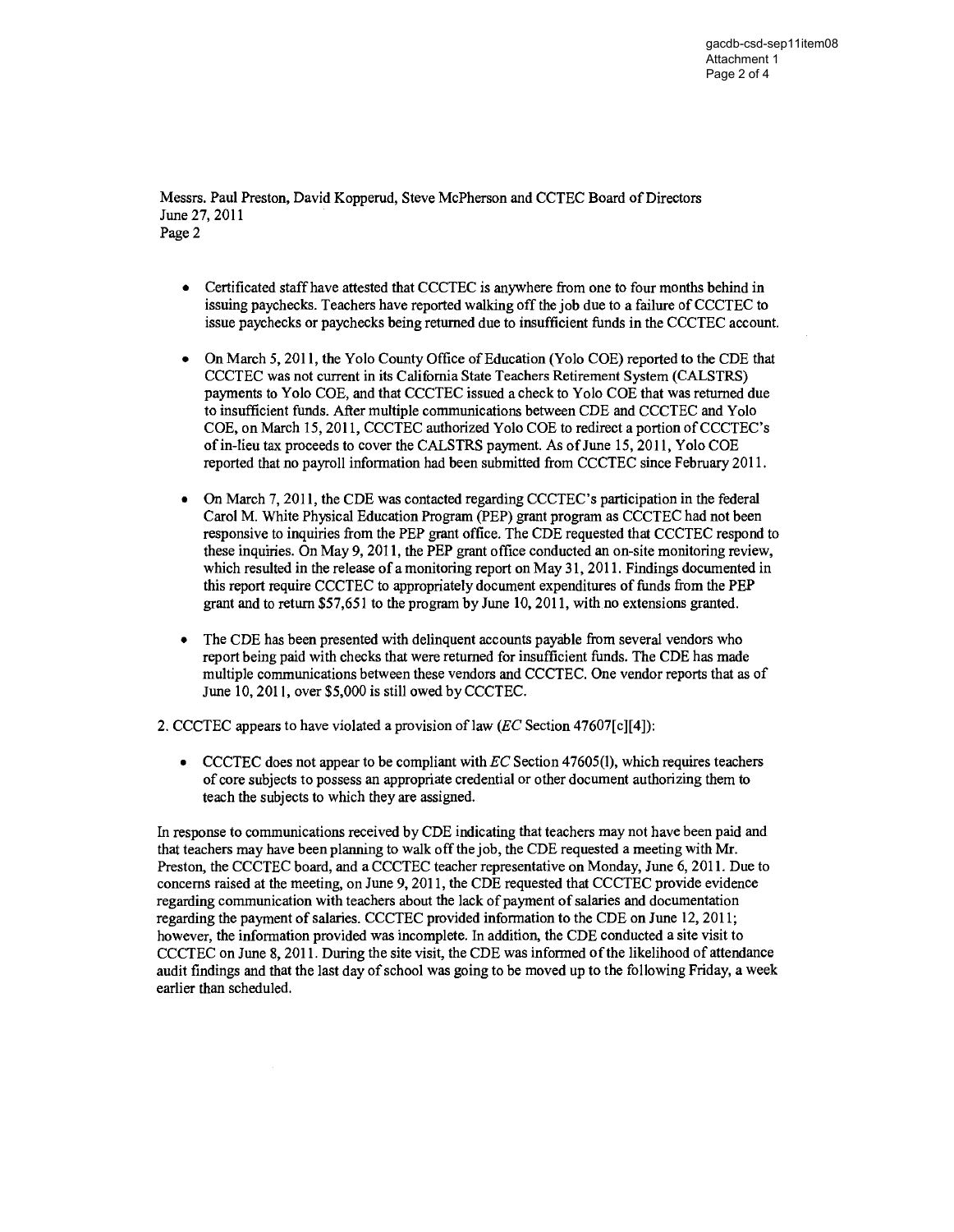Messrs. Paul Preston, David Kopperud, Steve McPherson and CCTEC Board of Directors June 27, 2011 Page 3

In addition, SBE Executive Director Sue Burr contacted you on June 27 to provide advance notice that this matter would be publicly noticed on July I, 2011 and considered by the SBE at the July 13-14 SBE meeting

Failure to provide substantial evidence that refutes, remedies, or proposes to remedy all of these alleged will provide grounds sufficient to form the basis for an action to revoke the CCCTEC charter pursuant to *EC* Section 4 7607( c). On September 7, 20 II, the SBE in a public hearing will consider whether there is substantial evidence to refute or remedy each alleged violation, at which time it may issue a Notice of Intent to Revoke, pursuant to *EC* Section 47607(e). If the SBE issues a Notice of Intent to Revoke, the SBE will hold a public hearing on September 8,2011, at which time the SBE will determine whether sufficient evidence exists to revoke CCCTEC's charter. This letter serves as a formal Notice of Violation, pursuant to *EC* Section 47607(d) and provides CCCTEC a reasonable period in which to address these concerns.

A written response and supporting evidence addressing each of the above-outlined issues must be received by Sue Burr, Executive Director, SBE at 1430 N Street, Ste. 5111, Sacramento, CA, 95814 no later than the close of business  $(5:00 \text{ p.m.} \text{ Pacific Standard Time})$  on Friday, July 22, 2011:

- 1. A budget and cash flow statement that includes all sources of revenue and liabilities, including, but not limited to, the following items:
	- a. Revenues for the remainder of the current fiscal year and through February 2012, including, but not limited to, the following (do not include grant funds):
		- i. Revenue from the state
		- i. Revenue from other sources, including but not limited to, revenue from subleases
		- iii. Revenue from the sales of receivables, less any interest or administrative fees
	- b. Liabilities for the remainder of the current fiscal year and through February 2012, including, but not limited to, the following:
		- i. Certificated staff salaries, broken down by full-time equivalents
		- ii. Classified staff salaries, broken down by full-time equivalents
		- iii. Certificated and classified staff health and retirement benefits, including California State Teachers Retirement System benefits
		- iv. Repayment of funds to the Carol M. White PEP grant fund as outlined in the site visit report dated May 31, 2011